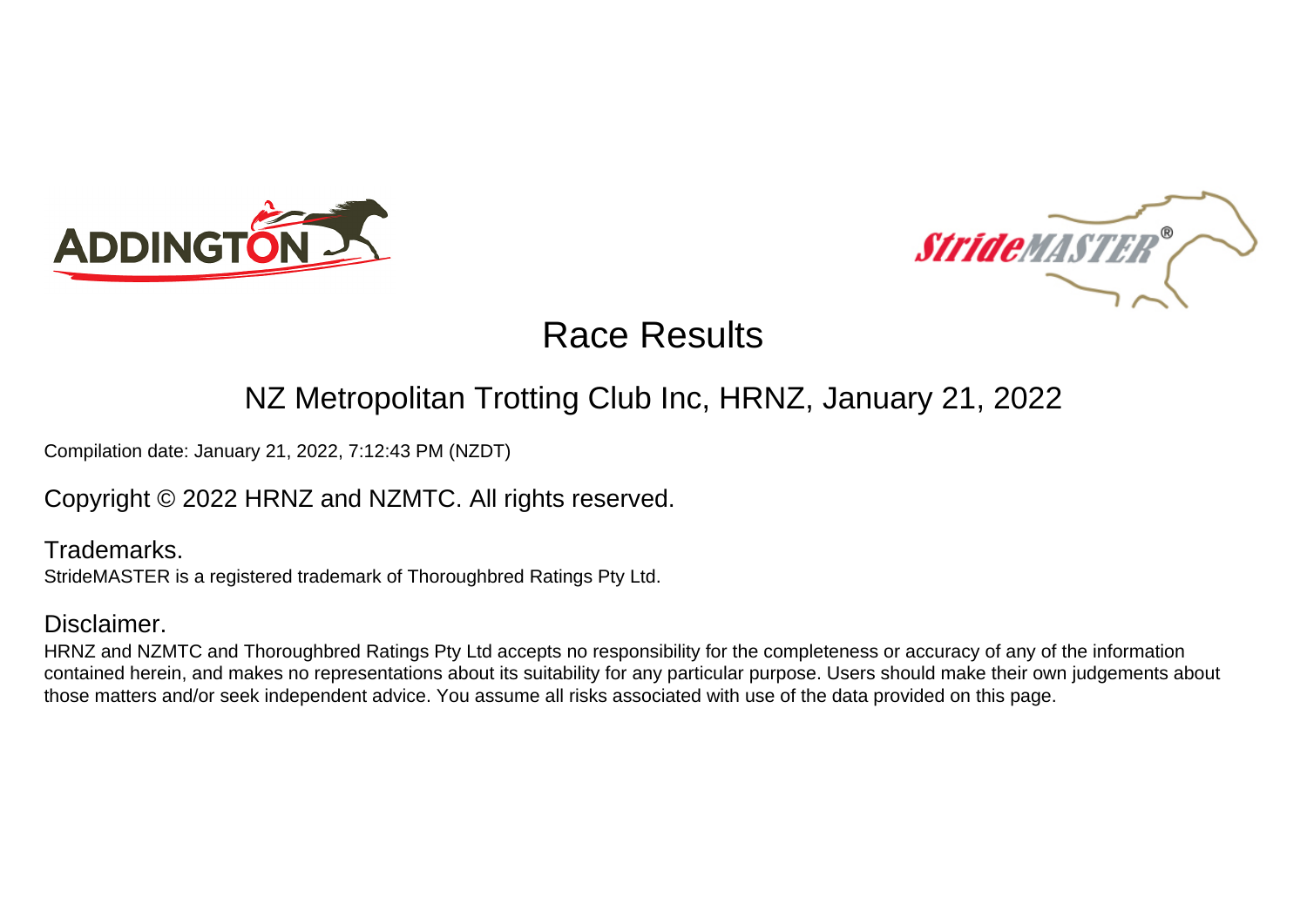



#### January 21, 2022, Race 5, FAHEY FENCE HIRE MOBILE PACE, Distance 1980m, Addington - Survey 1980m

|     | Result   TAB no. | Horse (Barrier)              | 1980 to | 1800m to | 1600m to | 1400m to | 1200m to | 1000m to         | 800 <sub>m</sub> to | 600m to | 400m to          | 200m to             | Total or   Margin |        |
|-----|------------------|------------------------------|---------|----------|----------|----------|----------|------------------|---------------------|---------|------------------|---------------------|-------------------|--------|
| 1st | 9                | Franco Indie (8)             | 1800m   | 1600m    | 1400m    | 1200m    | 1000m    | 800 <sub>m</sub> | 600m                | 400m    | 200 <sub>m</sub> | <b>WP</b>           | Average           |        |
|     |                  | Position in running (margin) |         | 4(2.5)   | 1(0.0)   | 1(0.0)   | 1(0.0)   | 1(0.0)           | 1(0.0)              | 1(0.0)  | 1(0.0)           | 1(0.0)              |                   | 0.00   |
|     |                  | Sectional time (s)           | 11.77   | 13.50    | 14.35    | 15.68    | 16.23    | 16.38            | 15.70               | 14.52   | 13.61            | 13.12               |                   |        |
|     |                  | Cumulative time (s)          | 144.86  | 133.09   | 119.59   | 105.24   | 89.56    | 73.33            | 56.95               | 41.25   | 26.73            | 13.12               | 2:24.86           |        |
|     |                  | Speed (m/s)                  | 15.30   | 14.81    | 13.94    | 12.76    | 12.32    | 12.21            | 12.74               | 13.77   | 14.70            | 15.24               | 13.67             |        |
|     |                  | Stride length (m)            | 6.39    | 6.41     | 6.34     | 6.05     | 5.82     | 5.87             | 6.04                | 6.29    | 6.55             | 6.70                | 6.23              |        |
|     |                  | Stride duration (s)          | 0.417   | 0.433    | 0.455    | 0.475    | 0.473    | 0.481            | 0.474               | 0.457   | 0.446            | 0.439               | 0.456             |        |
|     |                  | Stride efficiency (%)        | 63.89   | 64.28    | 62.90    | 57.29    | 53.00    | 53.81            | 57.06               | 61.88   | 67.04            | 70.07               | 60.74             |        |
|     |                  | Stride count                 | 28.15   | 31.18    | 31.52    | 33.03    | 34.34    | 34.08            | 33.10               | 31.78   | 30.53            | 29.87               | 317.58            |        |
|     |                  | Rail distance (m)            | 0.00    | 0.00     | 0.00     | 0.00     | 0.00     | 0.00             | 0.00                | 0.00    | 0.00             | 0.00                | 0.00              |        |
|     | Result TAB no.   | <b>Horse (Barrier)</b>       | 1980 to | 1800m to | 1600m to | 1400m to | 1200m to | 1000m to         | 800m to             | 600m to | 400m to          | 200 <sub>m</sub> to | <b>Total or</b>   | Margin |
| 2nd | $\overline{7}$   | Terror Maria (6)             | 1800m   | 1600m    | 1400m    | 1200m    | 1000m    | 800m             | 600m                | 400m    | 200 <sub>m</sub> | <b>WP</b>           | Average           |        |
|     |                  | Position in running (margin) |         | 1(0.0)   | 2(0.5)   | 2(2.1)   | 2(2.0)   | 2(1.7)           | 2(2.1)              | 3(2.0)  | 3(1.9)           | 2(1.5)              |                   | 1.10   |
|     |                  | Sectional time (s)           | 11.31   | 14.00    | 14.62    | 15.66    | 16.18    | 16.44            | 15.69               | 14.51   | 13.53            | 13.12               |                   |        |
|     |                  | Cumulative time (s)          | 145.06  | 133.75   | 119.75   | 105.13   | 89.47    | 73.29            | 56.85               | 41.16   | 26.65            | 13.12               | 2:25.06           |        |
|     |                  | Speed (m/s)                  | 15.92   | 14.29    | 13.68    | 12.77    | 12.36    | 12.17            | 12.75               | 13.78   | 14.78            | 15.24               | 13.65             |        |
|     |                  | Stride length (m)            | 7.02    | 6.46     | 6.27     | 6.05     | 5.88     | 5.76             | 5.98                | 6.26    | 6.59             | 7.08                | 6.30              |        |
|     |                  | Stride duration (s)          | 0.442   | 0.452    | 0.458    | 0.474    | 0.476    | 0.473            | 0.469               | 0.454   | 0.446            | 0.464               | 0.461             |        |
|     |                  | Stride efficiency (%)        | 77.01   | 65.15    | 61.39    | 57.17    | 54.00    | 51.78            | 55.82               | 61.20   | 67.92            | 78.25               | 61.98             |        |
|     |                  | Stride count                 | 25.64   | 30.98    | 31.91    | 33.07    | 34.02    | 34.74            | 33.46               | 31.96   | 30.34            | 28.26               | 314.38            |        |
|     |                  | Rail distance (m)            | 0.00    | 0.00     | 0.00     | 0.00     | 0.00     | 0.00             | 0.00                | 0.00    | 0.00             | 0.00                | 0.00              |        |
|     | Result TAB no.   | Horse (Barrier)              | 1980 to | 1800m to | 1600m to | 1400m to | 1200m to | 1000m to         | 800m to             | 600m to | 400m to          | 200m to             | <b>Total or</b>   | Margin |
| 3rd | -1               | Luella (1)                   | 1800m   | 1600m    | 1400m    | 1200m    | 1000m    | 800m             | 600m                | 400m    | 200m             | <b>WP</b>           | Average           |        |
|     |                  | Position in running (margin) |         | 7(3.6)   | 4(4.8)   | 4(5.7)   | 4(5.6)   | 5(6.0)           | 6(6.0)              | 7(5.9)  | 7(6.1)           | 6(6.1)              |                   | 6.40   |
|     |                  | Sectional time (s)           | 11.86   | 14.11    | 14.51    | 15.66    | 16.29    | 16.38            | 15.69               | 14.56   | 13.60            | 13.34               |                   |        |
|     |                  | Cumulative time (s)          | 146.00  | 134.14   | 120.03   | 105.52   | 89.86    | 73.57            | 57.19               | 41.50   | 26.94            | 13.34               | 2:26.00           |        |
|     |                  | Speed (m/s)                  | 15.18   | 14.17    | 13.78    | 12.77    | 12.28    | 12.21            | 12.75               | 13.74   | 14.71            | 14.99               | 13.56             |        |
|     |                  | Stride length (m)            | 6.82    | 6.76     | 6.67     | 6.39     | 6.16     | 6.08             | 6.30                | 6.44    | 6.82             | 6.95                | 6.52              |        |
|     |                  | Stride duration (s)          | 0.448   | 0.477    | 0.484    | 0.500    | 0.502    | 0.498            | 0.494               | 0.469   | 0.464            | 0.463               | 0.481             |        |
|     |                  | Stride efficiency (%)        | 72.73   | 71.46    | 69.46    | 63.81    | 59.37    | 57.68            | 62.02               | 64.89   | 72.67            | 75.39               | 66.50             |        |
|     |                  | Stride count                 | 26.38   | 29.57    | 30.00    | 31.30    | 32.45    | 32.92            | 31.75               | 31.04   | 29.33            | 28.79               | 303.53            |        |
|     |                  | Rail distance (m)            | 0.00    | 0.00     | 0.00     | 0.00     | 0.00     | 0.00             | 0.00                | 0.00    | 0.00             | 0.00                | 0.00              |        |

Disclaimer.

HRNZ and NZMTC and Thoroughbred Ratings Pty Ltd accepts no responsibility for the completeness or accuracy of any of the information contained herein, and makes no representations about its suitability for any particular p matters and/or seek independent advice. You assume all risks associated with use of the data provided on this page.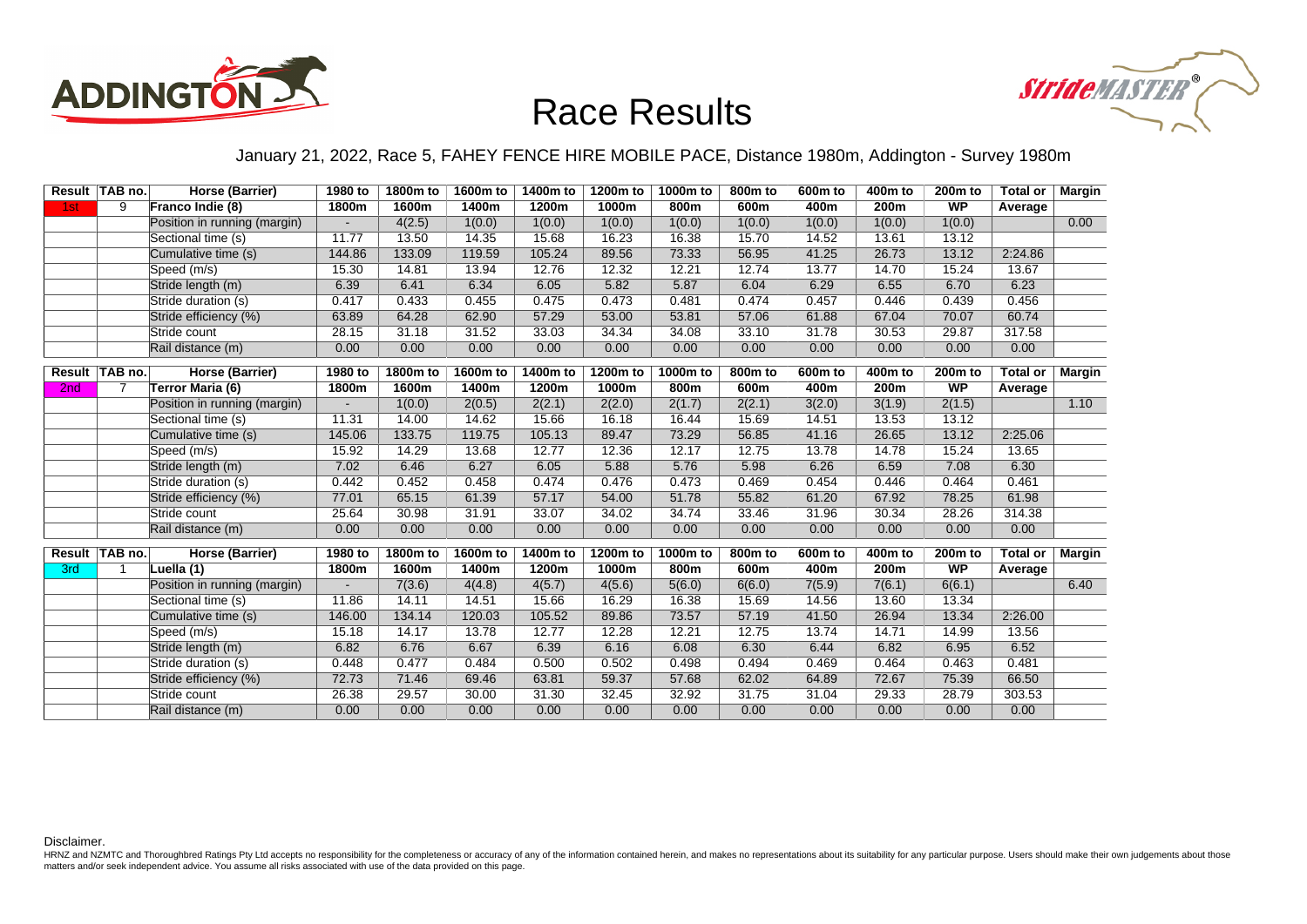



#### January 21, 2022, Race 5, FAHEY FENCE HIRE MOBILE PACE, Distance 1980m, Addington - Survey 1980m

|      | Result   TAB no. | Horse (Barrier)              | 1980 to | 1800m to | 1600m to | 1400m to | 1200m to | 1000m to         | 800 <sub>m</sub> to | 600m to | 400m to          | 200m to             | Total or   Margin |        |
|------|------------------|------------------------------|---------|----------|----------|----------|----------|------------------|---------------------|---------|------------------|---------------------|-------------------|--------|
| 4th  | 5                | Manjimup (4)                 | 1800m   | 1600m    | 1400m    | 1200m    | 1000m    | 800 <sub>m</sub> | 600m                | 400m    | 200m             | <b>WP</b>           | Average           |        |
|      |                  | Position in running (margin) |         | 5(2.5)   | 5(5.9)   | 5(9.3)   | 5(6.7)   | 4(5.4)           | 3(2.9)              | 2(1.0)  | 2(1.3)           | 3(3.2)              |                   | 6.60   |
|      |                  | Sectional time (s)           | 11.62   | 14.48    | 14.93    | 15.25    | 16.01    | 15.97            | 15.39               | 14.57   | 13.93            | 13.89               |                   |        |
|      |                  | Cumulative time (s)          | 146.04  | 134.42   | 119.94   | 105.01   | 89.76    | 73.75            | 57.78               | 42.39   | 27.82            | 13.89               | 2:26.04           |        |
|      |                  | Speed (m/s)                  | 15.50   | 13.81    | 13.40    | 13.11    | 12.49    | 12.52            | 13.00               | 13.73   | 14.36            | 14.40               | 13.56             |        |
|      |                  | Stride length (m)            | 6.49    | 6.30     | 6.20     | 6.21     | 5.95     | 5.93             | 6.18                | 6.18    | 6.30             | 6.45                | 6.21              |        |
|      |                  | Stride duration (s)          | 0.422   | 0.456    | 0.462    | 0.473    | 0.476    | 0.474            | 0.475               | 0.450   | 0.439            | 0.448               | 0.458             |        |
|      |                  | Stride efficiency (%)        | 65.78   | 62.11    | 59.98    | 60.23    | 55.23    | 54.98            | 59.66               | 59.75   | 62.12            | 64.91               | 60.29             |        |
|      |                  | Stride count                 | 27.74   | 31.72    | 32.28    | 32.21    | 33.64    | 33.72            | 32.37               | 32.34   | 31.72            | 31.03               | 318.77            |        |
|      |                  | Rail distance (m)            | 0.00    | 0.00     | 0.00     | 0.00     | 0.00     | 0.00             | 0.00                | 0.00    | 0.00             | 0.00                | 0.00              |        |
|      | Result TAB no.   | <b>Horse (Barrier)</b>       | 1980 to | 1800m to | 1600m to | 1400m to | 1200m to | 1000m to         | 800m to             | 600m to | 400m to          | 200 <sub>m</sub> to | <b>Total or</b>   | Margin |
| 5th  | 2                | Bettor Grunter (2)           | 1800m   | 1600m    | 1400m    | 1200m    | 1000m    | 800m             | 600m                | 400m    | 200 <sub>m</sub> | <b>WP</b>           | Average           |        |
|      |                  | Position in running (margin) |         | 3(1.6)   | 3(2.1)   | 3(4.0)   | 3(3.9)   | 3(3.8)           | 4(3.6)              | 5(3.7)  | 5(3.9)           | 5(4.7)              |                   | 6.90   |
|      |                  | Sectional time (s)           | 11.31   | 13.99    | 14.67    | 15.67    | 16.22    | 16.35            | 15.71               | 14.56   | 13.74            | 13.87               |                   |        |
|      |                  | Cumulative time (s)          | 146.09  | 134.78   | 120.79   | 106.12   | 90.45    | 74.23            | 57.88               | 42.17   | 27.61            | 13.87               | 2:26.09           |        |
|      |                  | Speed (m/s)                  | 15.92   | 14.30    | 13.63    | 12.76    | 12.33    | 12.23            | 12.73               | 13.74   | 14.56            | 14.42               | 13.55             |        |
|      |                  | Stride length (m)            | 6.76    | 6.92     | 6.76     | 6.52     | 6.37     | 6.22             | 6.40                | 6.60    | 6.86             | 6.84                | 6.62              |        |
|      |                  | Stride duration (s)          | 0.436   | 0.484    | 0.496    | 0.511    | 0.516    | 0.509            | 0.503               | 0.480   | 0.471            | 0.474               | 0.488             |        |
|      |                  | Stride efficiency (%)        | 71.38   | 74.85    | 71.47    | 66.36    | 63.37    | 60.55            | 64.02               | 68.06   | 73.59            | 73.15               | 68.41             |        |
|      |                  | Stride count                 | 26.63   | 28.90    | 29.57    | 30.69    | 31.41    | 32.13            | 31.25               | 30.30   | 29.14            | 29.23               | 299.25            |        |
|      |                  | Rail distance (m)            | 0.00    | 0.00     | 0.00     | 0.00     | 0.00     | 0.00             | 0.00                | 0.00    | 0.00             | 0.00                | 0.00              |        |
|      | Result   TAB no. | Horse (Barrier)              | 1980 to | 1800m to | 1600m to | 1400m to | 1200m to | 1000m to         | 800m to             | 600m to | 400m to          | 200m to             | <b>Total or</b>   | Margin |
| 6th. | 6                | Fire Fox (5)                 | 1800m   | 1600m    | 1400m    | 1200m    | 1000m    | 800m             | 600m                | 400m    | 200m             | <b>WP</b>           | Average           |        |
|      |                  | Position in running (margin) |         | 6(3.3)   | 7(7.7)   | 7(11.3)  | 7(8.5)   | 6(7.3)           | 5(4.8)              | 4(2.9)  | 4(3.0)           | 4(4.2)              |                   | 8.30   |
|      |                  | Sectional time (s)           | 11.63   | 14.64    | 14.95    | 15.23    | 16.02    | 15.96            | 15.40               | 14.54   | 13.81            | 14.17               |                   |        |
|      |                  | Cumulative time (s)          | 146.35  | 134.72   | 120.08   | 105.13   | 89.90    | 73.88            | 57.92               | 42.52   | 27.98            | 14.17               | 2:26.35           |        |
|      |                  | Speed (m/s)                  | 15.48   | 13.66    | 13.38    | 13.13    | 12.48    | 12.53            | 12.99               | 13.76   | 14.48            | 14.11               | 13.53             |        |
|      |                  | Stride length (m)            | 6.20    | 6.02     | 6.02     | 6.03     | 5.82     | 5.80             | 5.95                | 6.01    | 6.09             | 6.01                | 5.99              |        |
|      |                  | Stride duration (s)          | 0.409   | 0.441    | 0.450    | 0.459    | 0.466    | 0.463            | 0.458               | 0.437   | 0.421            | 0.426               | 0.443             |        |
|      |                  | Stride efficiency (%)        | 60.13   | 56.61    | 56.58    | 56.91    | 52.91    | 52.51            | 55.37               | 56.39   | 57.96            | 56.37               | 56.08             |        |
|      |                  | Stride count                 | 29.02   | 33.23    | 33.24    | 33.14    | 34.37    | 34.50            | 33.60               | 33.29   | 32.84            | 33.30               | 330.53            |        |
|      |                  | Rail distance (m)            | 0.00    | 0.00     | 0.00     | 0.00     | 0.00     | 0.00             | 0.00                | 0.00    | 0.00             | 0.00                | 0.00              |        |

Disclaimer.

HRNZ and NZMTC and Thoroughbred Ratings Pty Ltd accepts no responsibility for the completeness or accuracy of any of the information contained herein, and makes no representations about its suitability for any particular p matters and/or seek independent advice. You assume all risks associated with use of the data provided on this page.